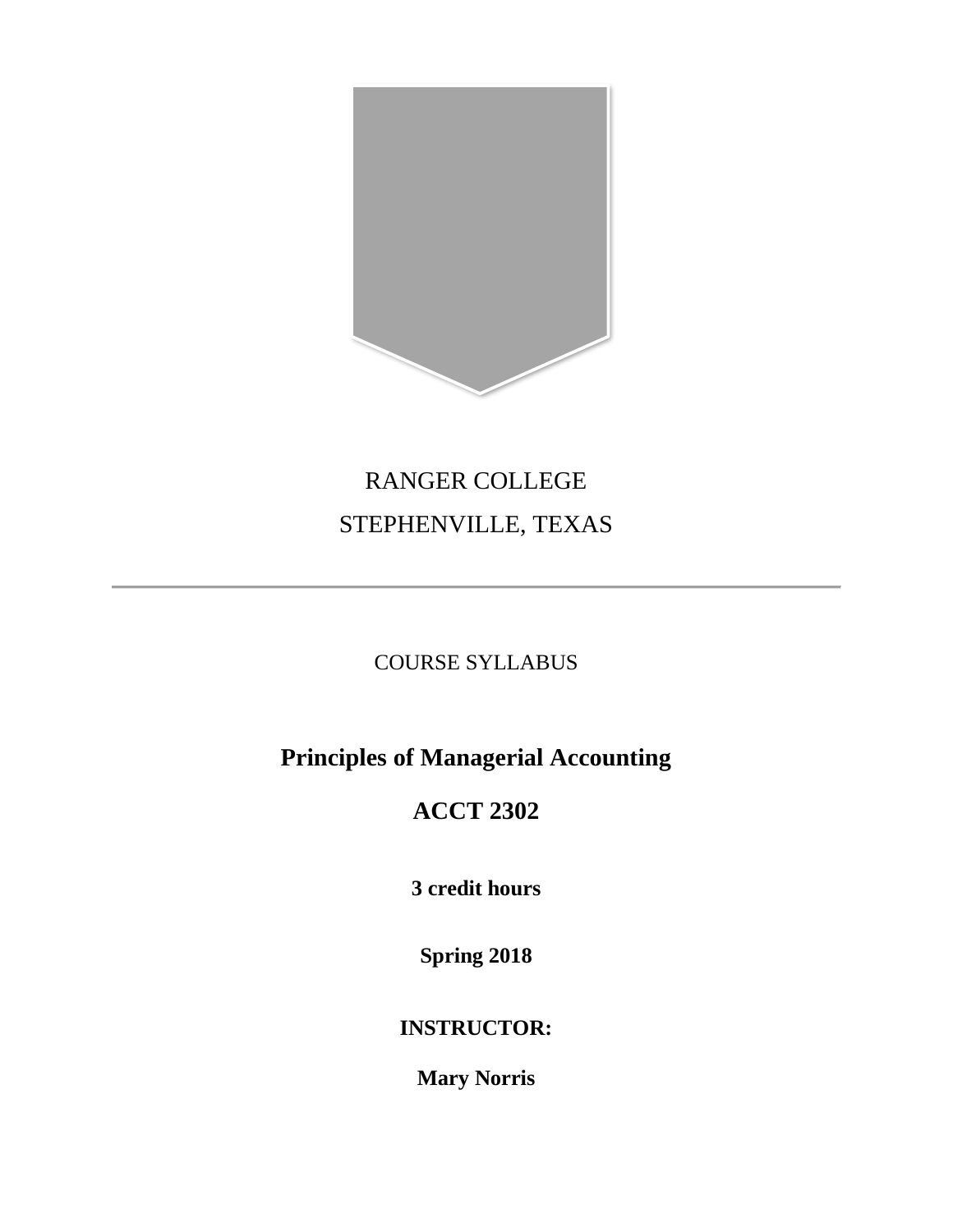| Mary Norris               |
|---------------------------|
| mnorris@rangercollege.edu |
| <b>Erath County</b>       |
| 254-918-7232              |
|                           |

#### **I. Texas Core Curriculum Statement of Purpose**

Through the Texas Core Curriculum, students will gain a foundation of knowledge of human cultures and the physical and natural world, develop principles of personal and social responsibility for living in a diverse world, and advance intellectual and practical skills that are essential for all learning.

#### **II. Course Description**

ACCT 2302 - Principles of Accounting II – Managerial (3-3) 5203015104 Accounting concepts and their application in transaction analysis and financial statement preparation; analysis of financial statements; an asset and equity accounting in proprietorships, partnerships, and corporations. Introduction to cost behavior, budgeting, responsibility accounting, cost control, and product costing.

#### **III. Required Background or Prerequisite**

There are no prerequisite classes for this course.

#### **IV. Required Textbook and Course Materials**

[Brewer, Garrison, Noreen, Introduction to Managerial Accounting, 7th edition, ISBN: 978-0- 07-802579-2

#### **V. Course Purpose**

The primary purpose of this course is to provide students with an introduction to managerial accounting. The course is designed to meet the need of those students who are preparing for a career in accounting and for those from other academic disciplines who recognize that the ability to use and interpret financial information is essential in the business world.

#### **VI. Learning Outcomes**

Understand basic terminology and cost flows.

Understand the management accountant's role and how it differs from financial accounting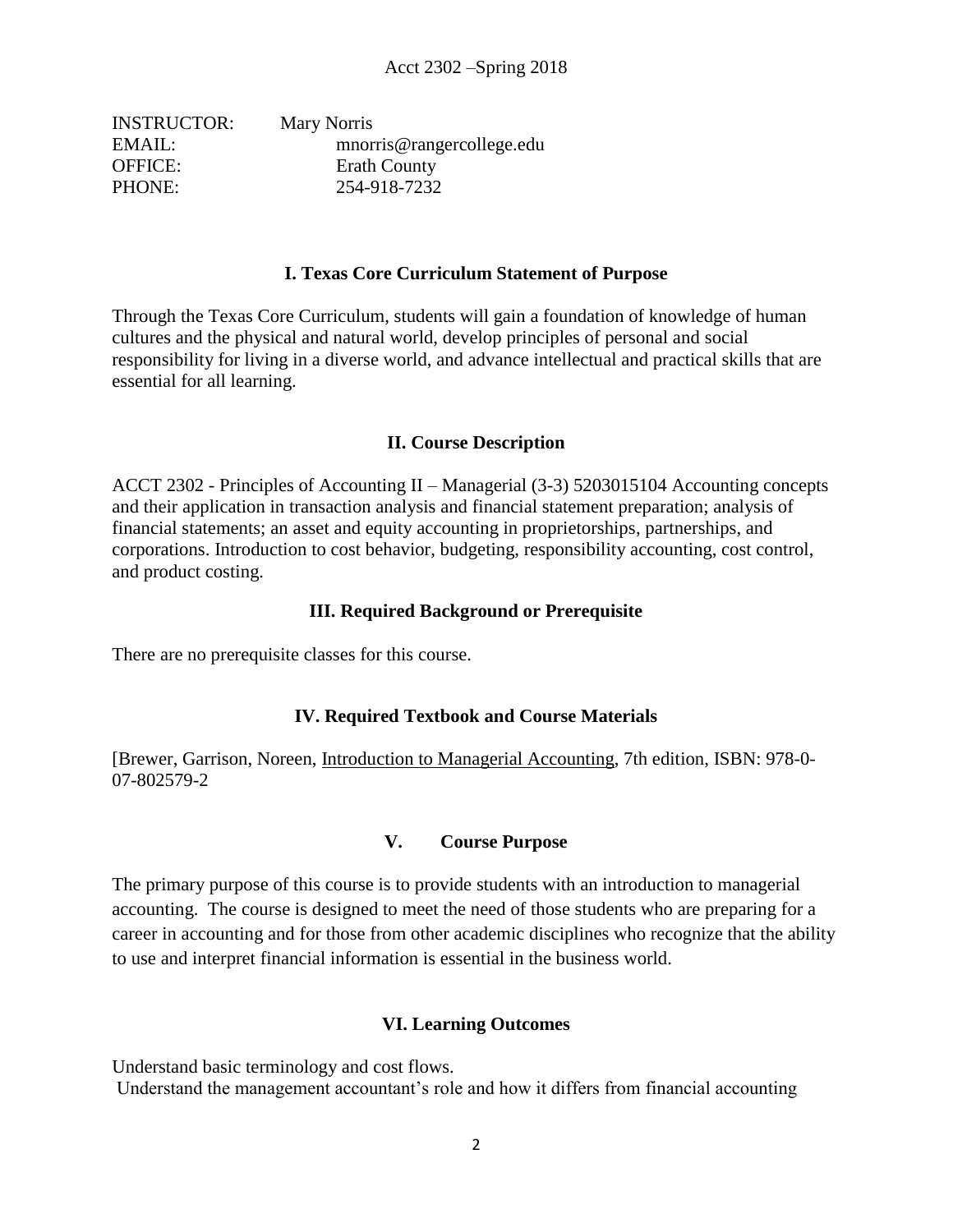### Acct 2302 –Spring 2018

Understand cost allocation and the relationship between activities and costs.

Understand cost behavior and cost-volume-profit relationships.

Understand the principles of budgeting.

Understand budget control, variances, standard costing and responsibility accounting Understand the relevancy of costs for decision making.

## **VII. Core Objectives**

This course meets the following of the six Core Objectives established by Texas:

- ☐ **Critical Thinking Skills (CT) –** Creative thinking, innovation, inquiry, and analysis; evaluation and synthesis of information
- ☐ **Communication Skills (COM) –** effective development, interpretation and expression of ideas through written, oral, and visual communication
- ☐ **Empirical and Quantitative Skills (EQS) –** The manipulation and analysis of numerical data or observable facts resulting in informed conclusions
- $\Box$  **Teamwork (TW)** The ability to consider different points of view and to work effectively with others to support a shared purpose or goal
- ☐ **Social Responsibility (SR) –** Intercultural competence, knowledge of civic responsibility, and the ability to engage effectively in regional, national, and global communities
- ☐ **Personal Responsibility (PR) –** The ability to connect choices, actions, and consequences to ethical decision-making

### **VIII. Methods of Instruction**

**This is a multimedia class and may include lectures, discussions, assigned readings, practice problems, PowerPoints and more**

### **IX. Methods of Assessment**

[**Exams: (50% of total grade)(CT, EQS)** There will be 4 exams in this course. No make-up exams will be given for unexcused absences. I will however, drop the lowest test score at the end of the semester.

**Homework/Quiz (25% of total grade) (CT, TW)** There will be homework after every class. I will drop your lowest grade at the end of the semester.

### **Final Exam ( 25% of total grade) (CT, EQS)**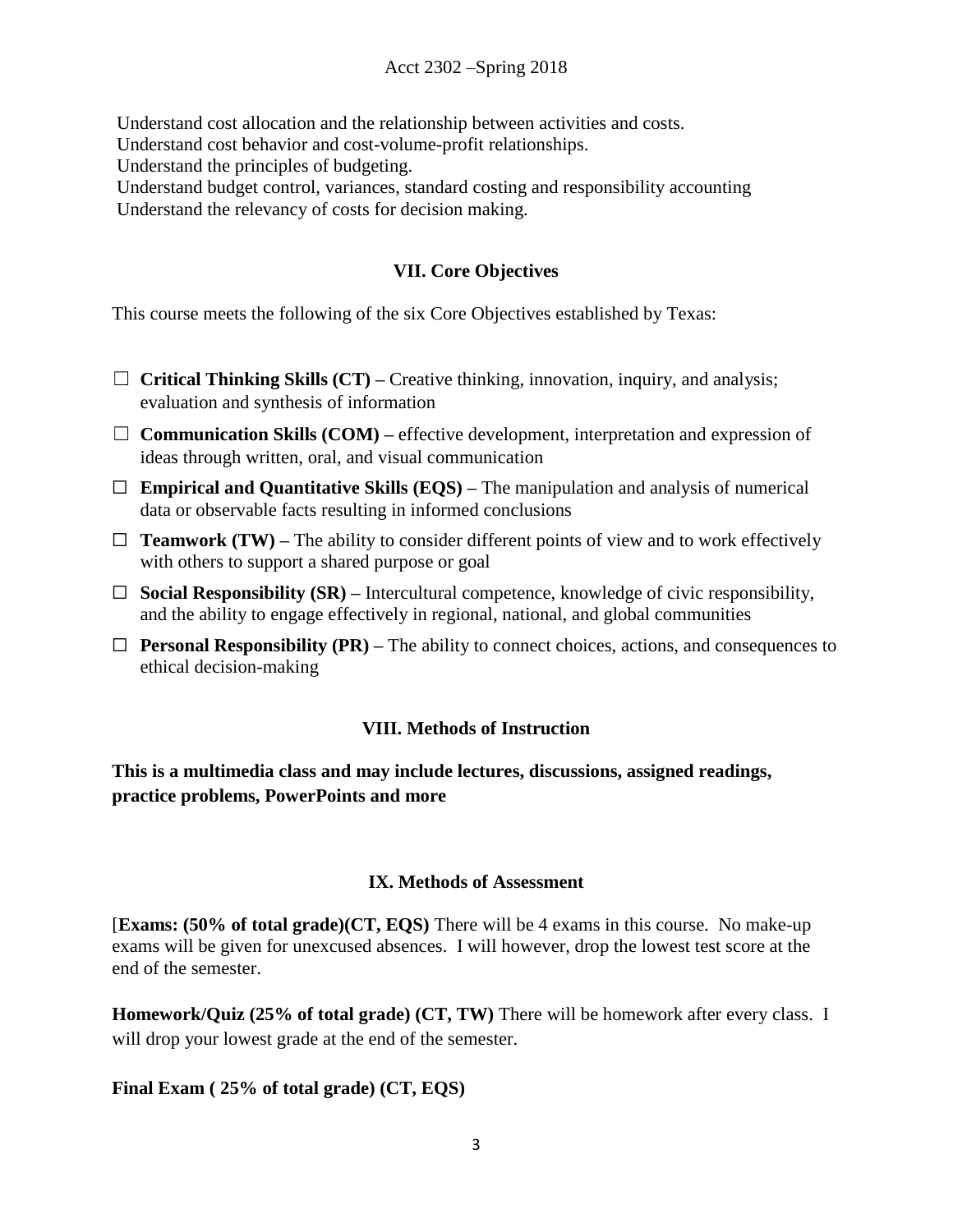Explain the methods that will be used to assess and grade student work, e.g., quizzes, tests, papers, projects, presentations, portfolios, etc. IMPORTANT: Use the two-letter codes, as listed in section VII above, to link these to the Core Objectives.]

Grading scale:  $A = 90-100\%$   $B = 80-89$   $C = 70-79$   $D = 60-69$   $F = Below 60$ 

# **X. Course/Classroom Policies**

- 1. **Arrive on time.** Class begins promptly at the scheduled time. Please be in your seat and ready to learn.
- 2. **Come to class prepared.**

[

- 3. **Turn in assignments on time.** Assignments are to be turned in at the beginning of class for full credit.
- 4. **Don't cheat.** Any assignment reflecting cheating, plagiarism, or any other form of academic dishonesty will receive a grade of zero. A second instance will result in automatic failure of the class and a report being filed with Ranger College's Vice President of Instruction. The consequences of this report can be quite severe for your academic future. For more details, see the section of the Ranger College Catalog (available at www.rangercollege.edu/catalog.pdf), titled "Student Misconduct," subsection "Academic Dishonesty."
- 5. **Six absences = Dropped from class with a failing grade.** I expect you to attend class regularly. As per Ranger College's stated absence policy in the general college catalog (see pages 25-26 at http://rangercollege.edu/catalog.pdf), the only absences that will be excused are "official" ones, defined as those that occur due to authorized Ranger College activities (such as sporting events). Unofficial absences are counted from the first day of class as listed in the College Calendar, regardless of the date of your registration.
- 6. **Cell phones or computers may not be used during exams.** You may bring a handheld calculator.

| Week | Date   | <b>Topic/Assignment</b> |
|------|--------|-------------------------|
|      | Jan 15 | MLK holiday             |
|      | Jan 17 | Class starts            |
| 2    | Jan 22 | Prologue                |

# **XI. Course Outline/Schedule**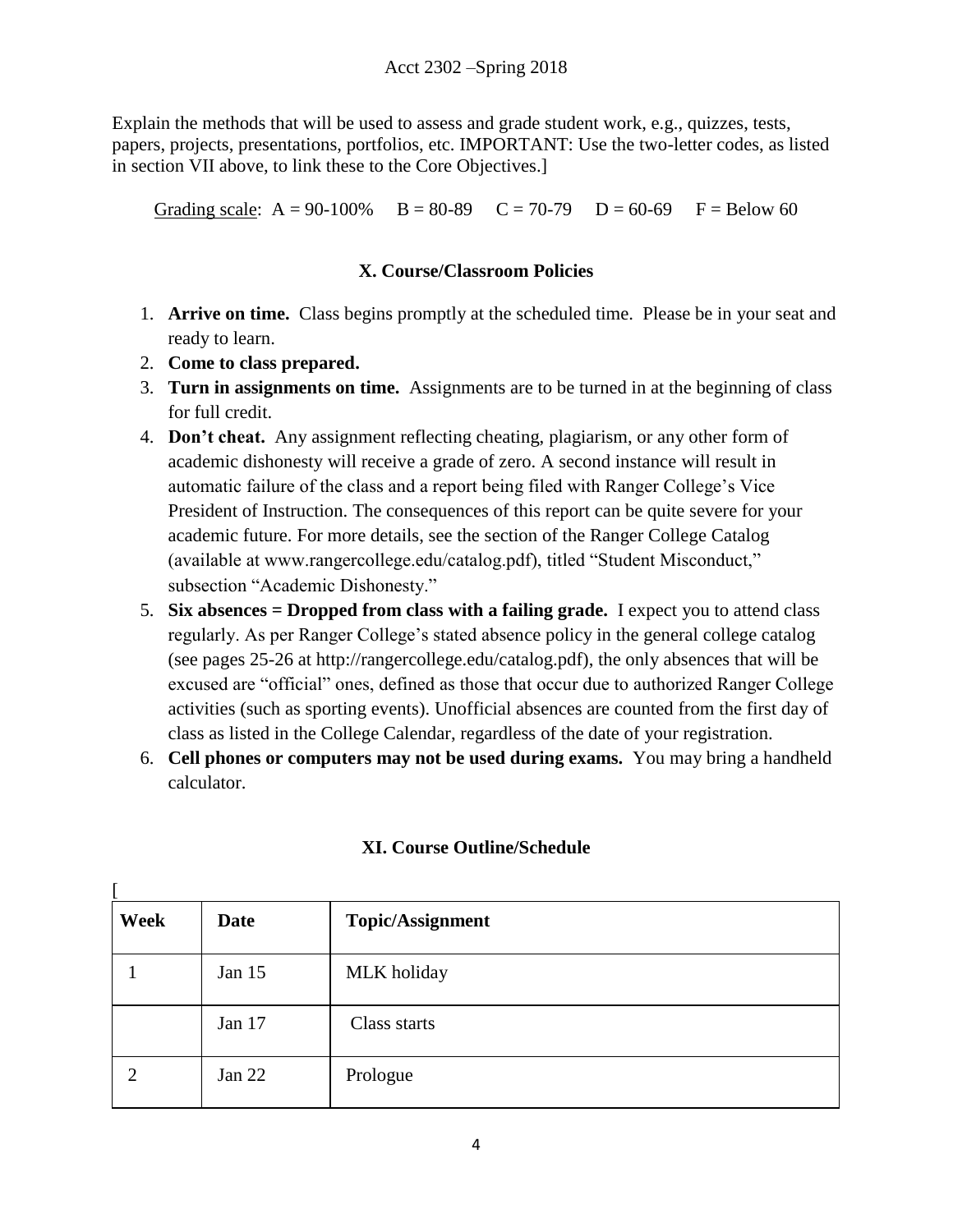|                  | <b>Jan 24</b> |                                      |
|------------------|---------------|--------------------------------------|
| 3                | <b>Jan 29</b> | Chapter 1                            |
|                  | <b>Jan 31</b> |                                      |
| $\overline{4}$   | Feb 5         | Review: Test 1                       |
|                  | Feb 7         | <b>Test 1:Prologue and Chapter 1</b> |
| 5                | Feb 12        | Chapter 2                            |
|                  |               |                                      |
|                  | Feb 14        |                                      |
| 6                | Feb 19        | Chapter 3                            |
|                  | Feb 21        |                                      |
| $\boldsymbol{7}$ | Feb 26        | Review: Test 2                       |
|                  | Feb 28        | Test 2: Chapters 2 and 3             |
| 8                | Mar 5         | Chapter 4                            |
|                  | Mar 7         |                                      |
| 9                | Mar 19        | Chapter 5                            |
|                  | Mar 21        |                                      |
| $10\,$           | Mar 26        | Review: Test 3                       |
|                  | Mar 28        | Test 3: Chapter 4 and 5              |
| 11               | Apr 2         | Chapter 6                            |